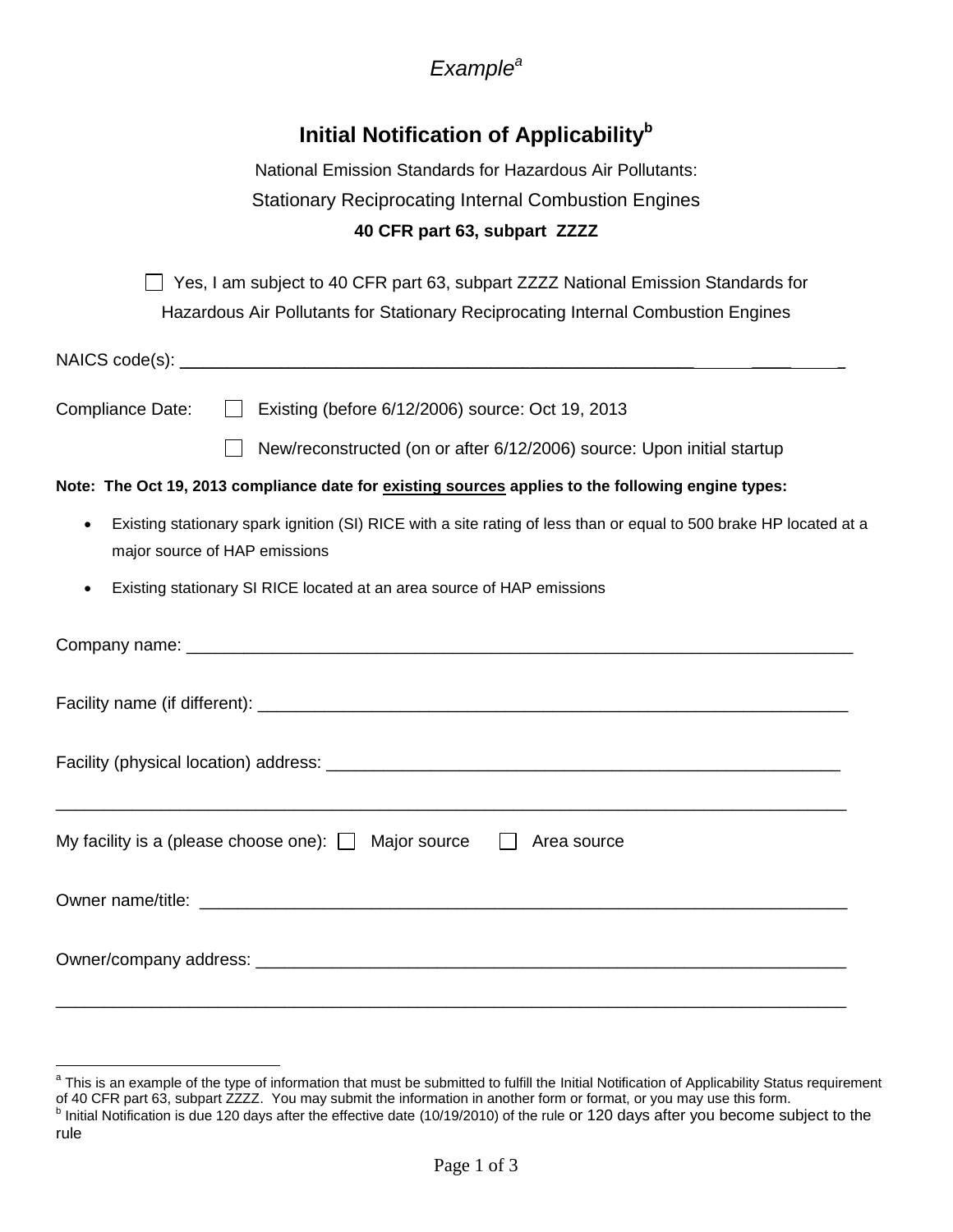# Example<sup>a</sup>

| If the Operator information is different from the Owner, please provide the following:                         |
|----------------------------------------------------------------------------------------------------------------|
|                                                                                                                |
|                                                                                                                |
|                                                                                                                |
| Brief description of the stationary RICE at the facility, including number of engines and the site-rated HP of |
|                                                                                                                |
|                                                                                                                |
|                                                                                                                |
|                                                                                                                |
| ,我们也不能在这里的,我们也不能在这里的人,我们也不能在这里的人,我们也不能在这里的人,我们也不能在这里的人,我们也不能在这里的人,我们也不能在这里的人,我们也不                              |
| ,我们也不能在这里的,我们也不能在这里的时候,我们也不能在这里的时候,我们也不能不能在这里的时候,我们也不能不能不能会不能不能会不能不能会不能不能会不能不能会不能                              |
|                                                                                                                |
|                                                                                                                |
|                                                                                                                |
|                                                                                                                |

I hereby certify that the information presented herein is correct to the best of my knowledge.

| (Signature)  | (Date)          |
|--------------|-----------------|
| (Name/title) | (Telephone No.) |